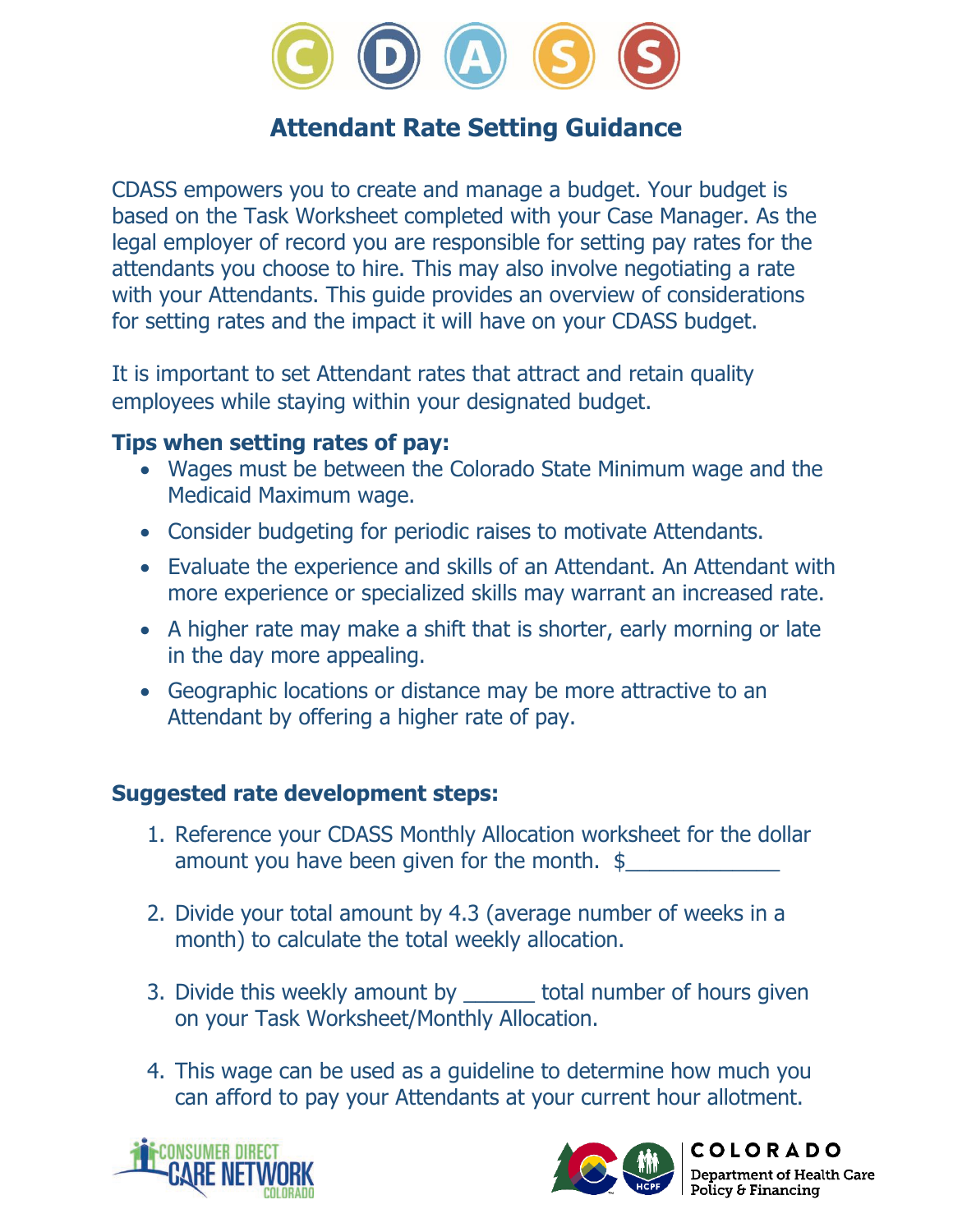

5. Review your chosen FMS provider's "Cost to You" sheet to determine the total rate of pay which includes required payroll taxes; FICA, FUTA, and SUTA taxes, and Worker's Compensation. "Cost to You" worksheets can be found in Section 5 of the CDASS Manual.

**Example Scenario:** (Numbers below are for example only and do not reflect a specific

person's allocated service amount)

### **Step #1**

• Reference your Monthly Allocation Worksheet provided by your Case Manager. A blank copy of this form can also be found at:

<https://consumerdirectco.com/forms/>

| <b>SERVICE</b>       | <b>Weekly</b><br><b>Hours of</b><br><b>Service</b> | <b>Adjusted</b><br><b>Hourly</b><br>Rate | # of Weeks          | <b>CDASS Period</b><br><b>Allocation</b> | <b>Daily Rate</b> | <b>Monthly</b><br><b>Allocation</b> |
|----------------------|----------------------------------------------------|------------------------------------------|---------------------|------------------------------------------|-------------------|-------------------------------------|
|                      |                                                    |                                          |                     |                                          |                   |                                     |
| <b>Homemaker</b>     | 5.00                                               | \$16.03                                  | 52.14285714         | \$4,179.25                               | \$11.45           | \$348.27                            |
|                      |                                                    |                                          |                     |                                          |                   |                                     |
| <b>Personal Care</b> | 5.00                                               |                                          | \$16.03 52.14285714 | \$4,179.25                               | \$11.45           | \$348.27                            |
| <b>Health</b>        |                                                    |                                          |                     |                                          |                   |                                     |
| <b>Maintenance</b>   | 10.00                                              | \$26.54                                  | 52.14285714         | \$13,837.15                              | \$37.91           | \$1,153.10                          |
| <b>Totals</b>        | 20.00                                              |                                          |                     | \$22,195.65                              | \$60.81           | \$1,849.64                          |

(Chart below is an example taken from the Monthly Allocation Worksheet)

• Divide your Total Monthly Allocation by 4.3

# **\$1,849.64 / 4.3 (weeks) = \$430.15 (weekly allocation amount)**

#### **Step #2**

• Divide your total weekly allocation by your total weekly hours. Use the rate as a guideline for how much you can afford to spend per hour.

> **Total weekly hours: 20 Weekly Allocation: \$430.15**

# **\$430.15 ÷ 20 hours = \$21.51/hour**





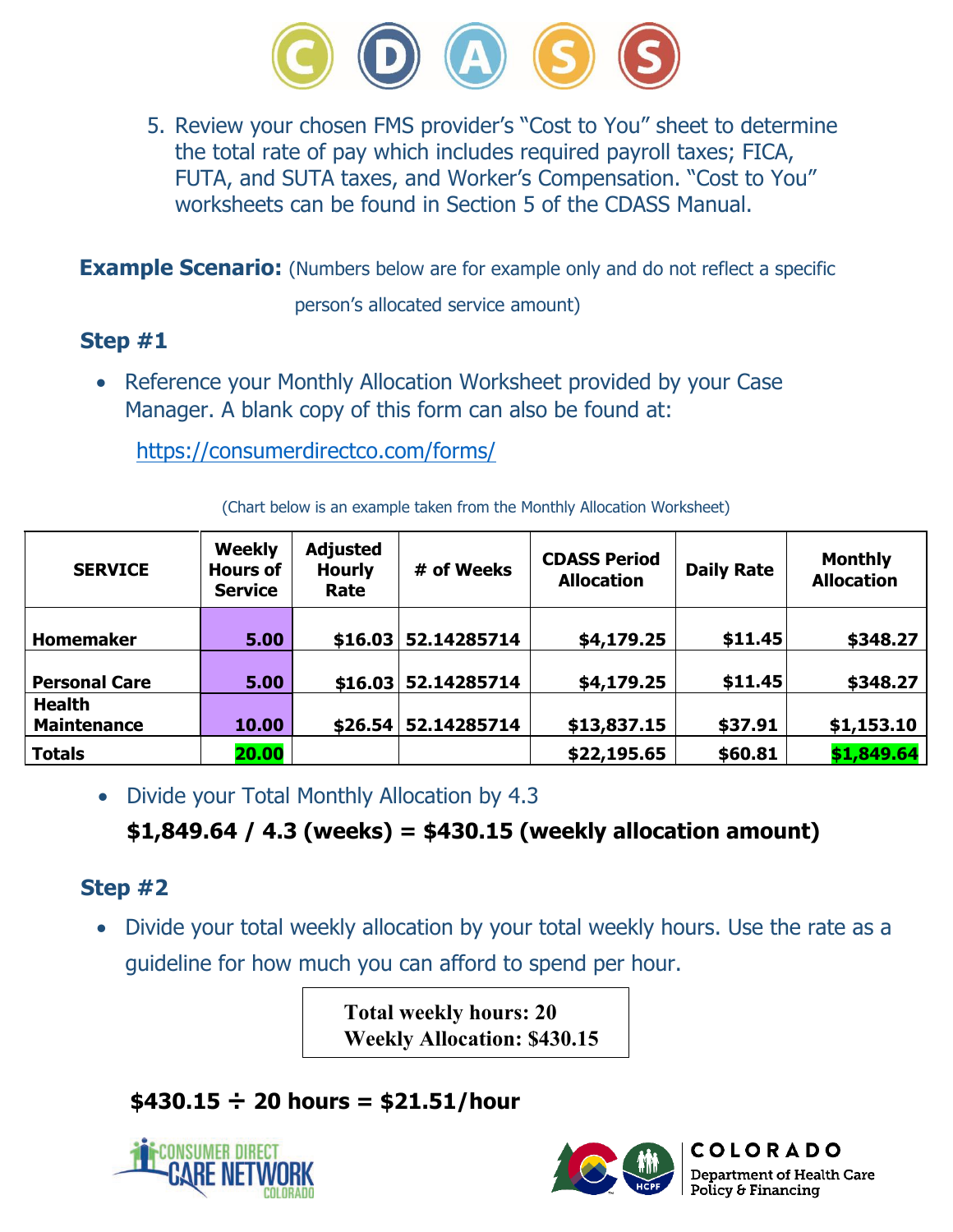

#### **Step #3**

Use the rate of \$21.51/hour from above as a guideline to check against your FMS provided "Cost to You" sheet and find a rate that will work for you and your Attendants.

As long as YOUR cost as the employer is equal to or less than \$21.51 per hour for each Attendant, you will be within your monthly allocated amount for services (assuming you choose to utilize the designated 86 hours provided by your Case Manager for the month).

### **You have the flexibility and responsibility to set Attendant rates of pay and determine the number of hours you use within your monthly budget allocation.**

 $\overline{\phantom{a}}$  ,  $\overline{\phantom{a}}$  ,  $\overline{\phantom{a}}$  ,  $\overline{\phantom{a}}$  ,  $\overline{\phantom{a}}$  ,  $\overline{\phantom{a}}$  ,  $\overline{\phantom{a}}$  ,  $\overline{\phantom{a}}$  ,  $\overline{\phantom{a}}$  ,  $\overline{\phantom{a}}$  ,  $\overline{\phantom{a}}$  ,  $\overline{\phantom{a}}$  ,  $\overline{\phantom{a}}$  ,  $\overline{\phantom{a}}$  ,  $\overline{\phantom{a}}$  ,  $\overline{\phantom{a}}$ 

For additional guidance and questions, please contact Consumer Direct Colorado and/or your selected FMS provider.

# **Consumer Direct Colorado**<br>Toll Free Phone: 844-381-4433

Email: [infocdco@consumerdirectcare.com](mailto:infocdco@consumerdirectcare.com) Website: [www.consumerdirectco.com](http://www.consumerdirectco.com)

**Palco**<br>Toll Free Phone: 866-710-0456 Email: [CO-CDASS@palcofirst.com](mailto:CO-CDASS@palcofirst.com) Website: [www.palcofirst.com/colorado](http://www.palcofirst.com/colorado/)/

**Public Partnerships (PPL)**

Toll Free Phone: 888-752-8250 Email: [ppcdass@pcgus.com](mailto:ppcdass@pcgus.com) Website: [www.publicpartnerships.com](http://www.publicpartnerships.com/state-programs/colorado/)/state-programs/colorado/